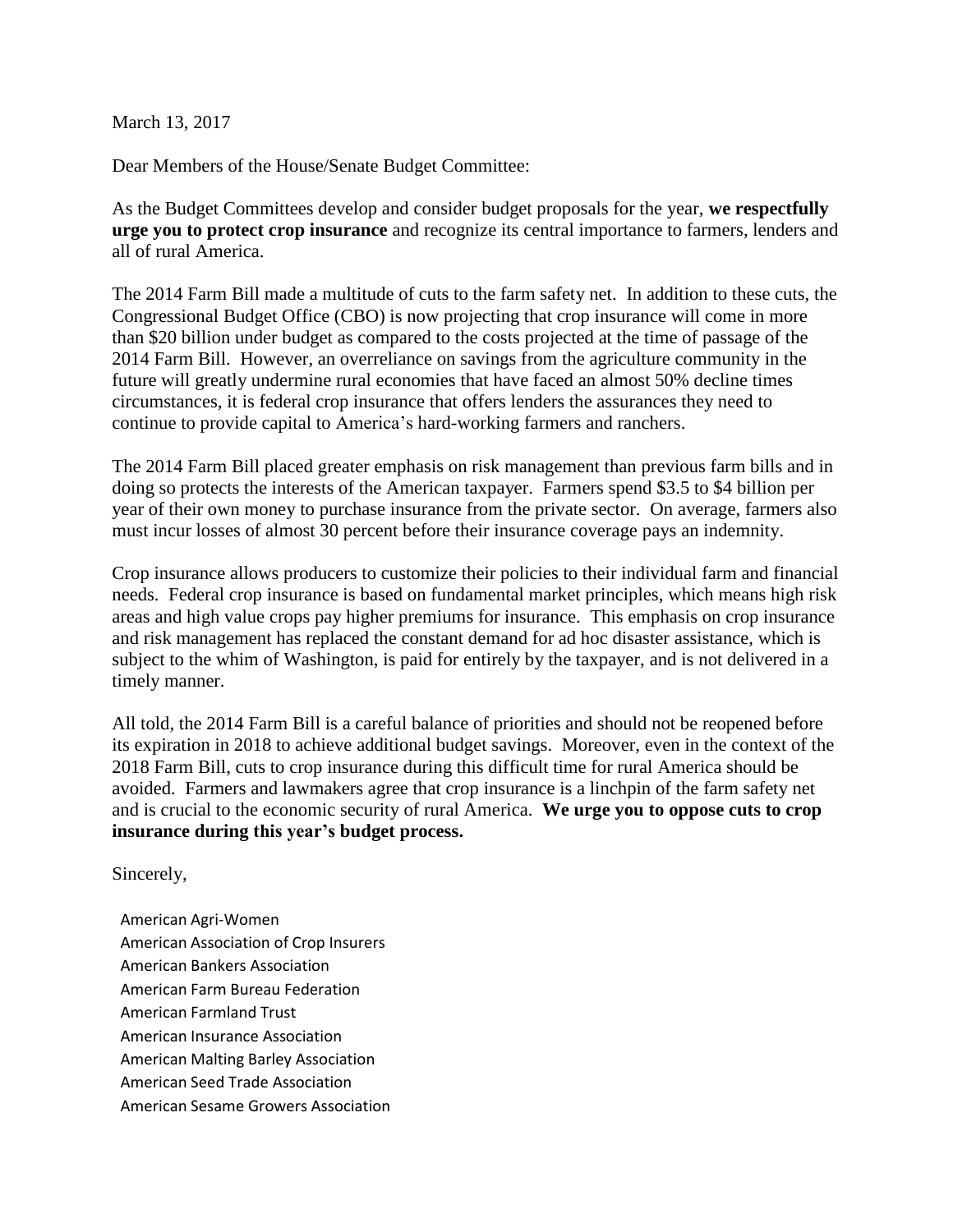American Society of Farm Managers and Rural Appraisers American Soybean Association American Sugar Alliance American Sugarbeet Growers Association Association of Equipment Manufacturers Association of Fish and Wildlife Agencies California Association of Winegrape Growers Corn Refiners Association Crop Insurance and Reinsurance Bureau Crop Insurance Professionals Association Ducks Unlimited Farm Credit Council Florida Sugar Cane League Independent Community Bankers of America Independent Insurance Agents & Brokers of America National Association of Mutual Insurance Companies National Association of Professional Insurance Agents National Association of State Departments of Agriculture National Association of Wheat Growers National Barley Growers Association National Corn Growers Association National Cotton Council National Council of Farmer Cooperatives National Farmers Union National Grain and Feed Association National Oilseed Processors Association National Peach Council National Potato Council National Rural Lenders Association National Sorghum Producers National Sunflower Association National Young Farmers Coalition Panhandle Peanut Growers Association Pheasants Forever Quail Forever Reinsurance Association of America Rio Grande Valley Sugar Growers Rural & Agriculture Council of America Southern Peanut Farmers Federation Specialty Crop Farm Bill Alliance Theodore Roosevelt Conservation Partnership United Fresh Produce Association US Apple Association